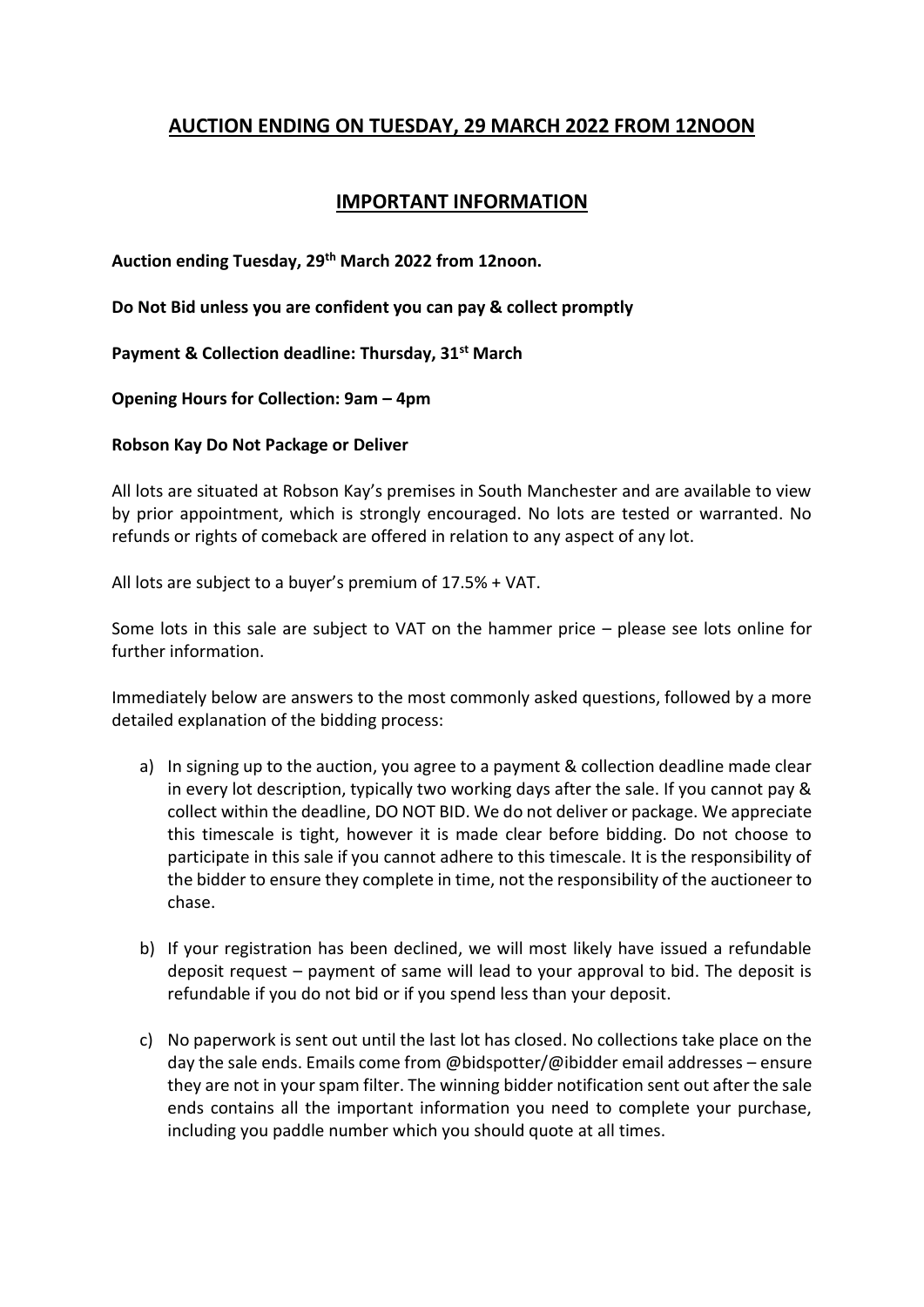- d) You must pay by bank transfer or online payment with credit/debit card there are no cashiering services at Robson Kay.
- e) All goods are located at Robson Kay Associates Ltd, Tilson Road, Manchester, M23 9GF unless otherwise clearly stated. We are usually open for collection on the two days following the sale from 9am – 4pm. We do not close for lunch, and you do not need an appointment to collect.
- f) Bids are legally binding. There are no rights of comeback, guarantee, refund or return, no matter what the reason. Please do not bid unless you have viewed to your satisfaction prior. Lot descriptions cannot be relied upon to be accurate, and items may be unfit for purpose.

#### **BIDDING PROCESS**

#### **1) REGISTRATION**

We host all our online auctions on BidSpotter and i-Bidder You must have a BidSpotter (or i-Bidder) account to sign up to any of our sales.

Please ensure you read & understand the rules of each auction that you sign up to. Every auctioneer operates differently and independently from each other, so the rules for each auction differ, sometimes significantly.

Your credit card details are used for the purposes of an identity check, not for payment.

If you fail the I.D. check and/or have no bidding history and/or have one or more incidents where you have failed to pay any BidSpotter auctioneer and/or you are based overseas, you are likely to either be declined and/or sent a refundable deposit request. If you pay the deposit, you will be approved to bid. The deposit will be returned immediately the sale is over in the event you are unsuccessful.

Please therefore ensure that you sign-up well in advance of the sale – if you wait until the day the sale is closing before signing up to the sale, there is a strong chance you will not be approved in time to bid.

Remember all bids are legally binding. Also please remember that we will not change the bidder's details on the invoice so you must register in the name you wish the invoice to be addressed to.

Do Not give your password to anyone else  $-$  it is NOT a valid excuse post-sale to claim a relative/employee/partner/friend/etc bid on your account without your permission – the registrant will still be held liable for all bidding activity.

PLEASE NOTE many of our auctions are not suited to overseas bidders - the requirement to package and collect within two days means overseas bidders are unlikely to be able to comply with our terms. Should you feel you can comply, please contact us to discuss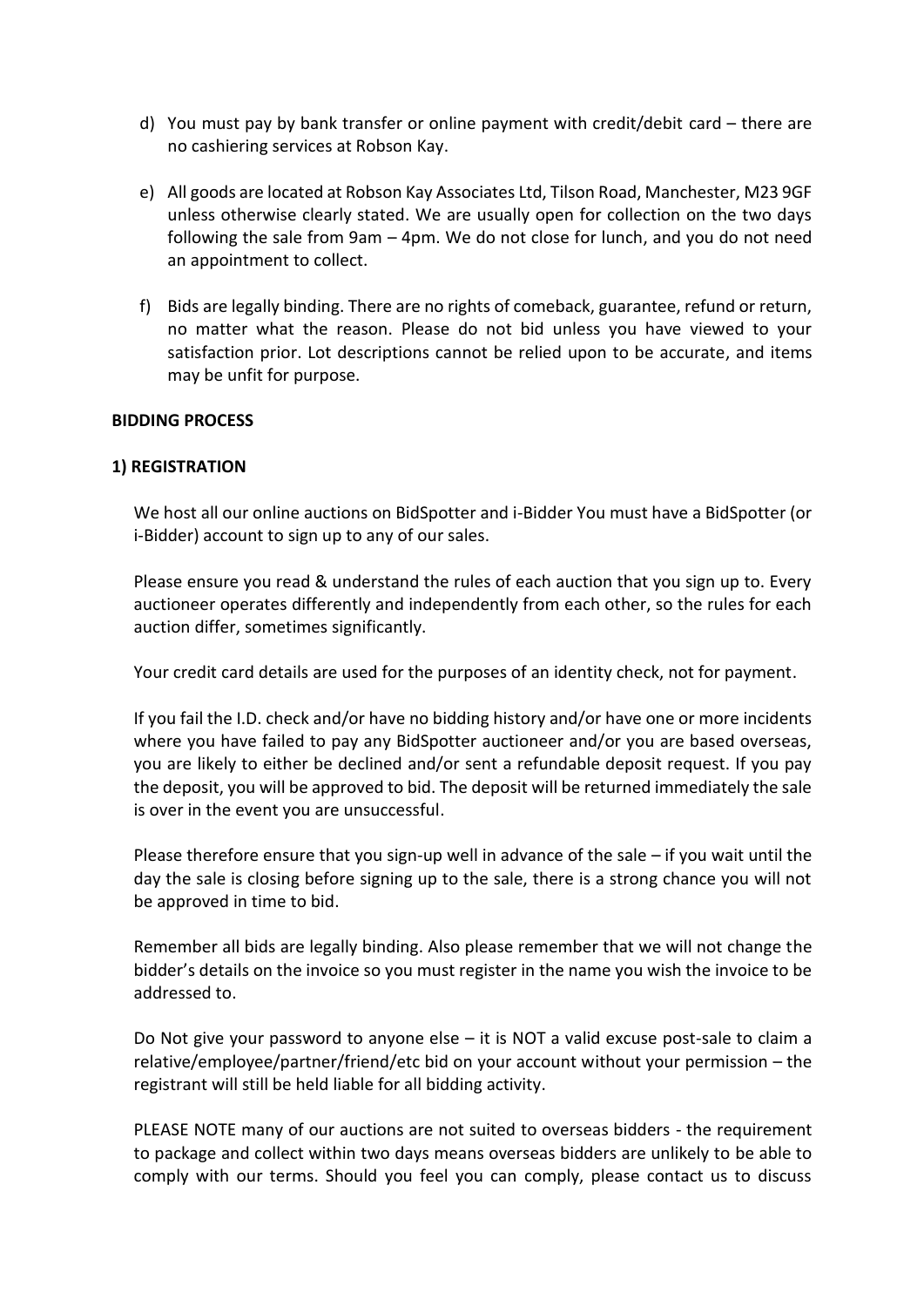further and note in the event we do approve you to bid, a substantial deposit will be required of £2,000 before such approval is granted.

#### **2) VIEWING & BIDDING**

VIEWING is strictly by prior appointment. Viewing is highly encouraged.

Since the outbreak of COVID-19 at the beginning of 2020, we have periodically changed our rules in line with English Law and Public Health England. There is currently no requirement to wear a mask when visiting our premises.

We have sanitizer stations at each entrance which you must use when entering our premises. We operate from spacious premises where social distancing is easy to maintain. We regularly sanitize the premises and the lots. Other than viewing, we keep visitors to a minimum. For viewing, we stagger arrival times to ensure there are never large numbers of visitors here at the same time.

PLEASE ACT RESPONSIBLY: If you have any symptoms, or have recently tested positive, or may have come into contact with someone who has tested positive, please stay at home.

No children under 16 permitted on the premises.

All lots are sold as seen - it is assumed in the act of bidding that all bidders have viewed lots prior. No allowances of any description whatsoever will be made in the event of problems as a result of failure to view - it is our strong advice not to bid on anything at all if you have not viewed to your satisfaction first - our descriptions and photos are insufficient to rely wholly upon for the purposes of bidding.

Lots close at short intervals. You can bid at any time prior to the lot closing. You can either bid at the next available bidding level, or leave a maximum bid, in which instance the system will generate bids on your behalf, buying the lot as cheaply as possible, subject to what others bid and the level or reserve (if any).

Should you attempt to place a bid 'off increment', the system will advise at the time you attempt to place your bid. The increments increase as the lot price goes up - £5 increments up to £100, then £10 increments up to £300, then in £20 increments, etc.

Please Note all sales on BidSpotter use `auto bid extension`. If a bid is placed with less than 10 minutes remaining (for that specific lot only) the end time automatically extends by a further 10 minutes. This will keep occurring until there is a 10 minute period with no bids.

#### **3) BUYER'S PREMIUM & VAT**

A Buyer's Premium of 17.5% + VAT is applied to all lots in all sales. Buyer's Premium is always subject to VAT which can never be zero rated or refunded, even for exporters.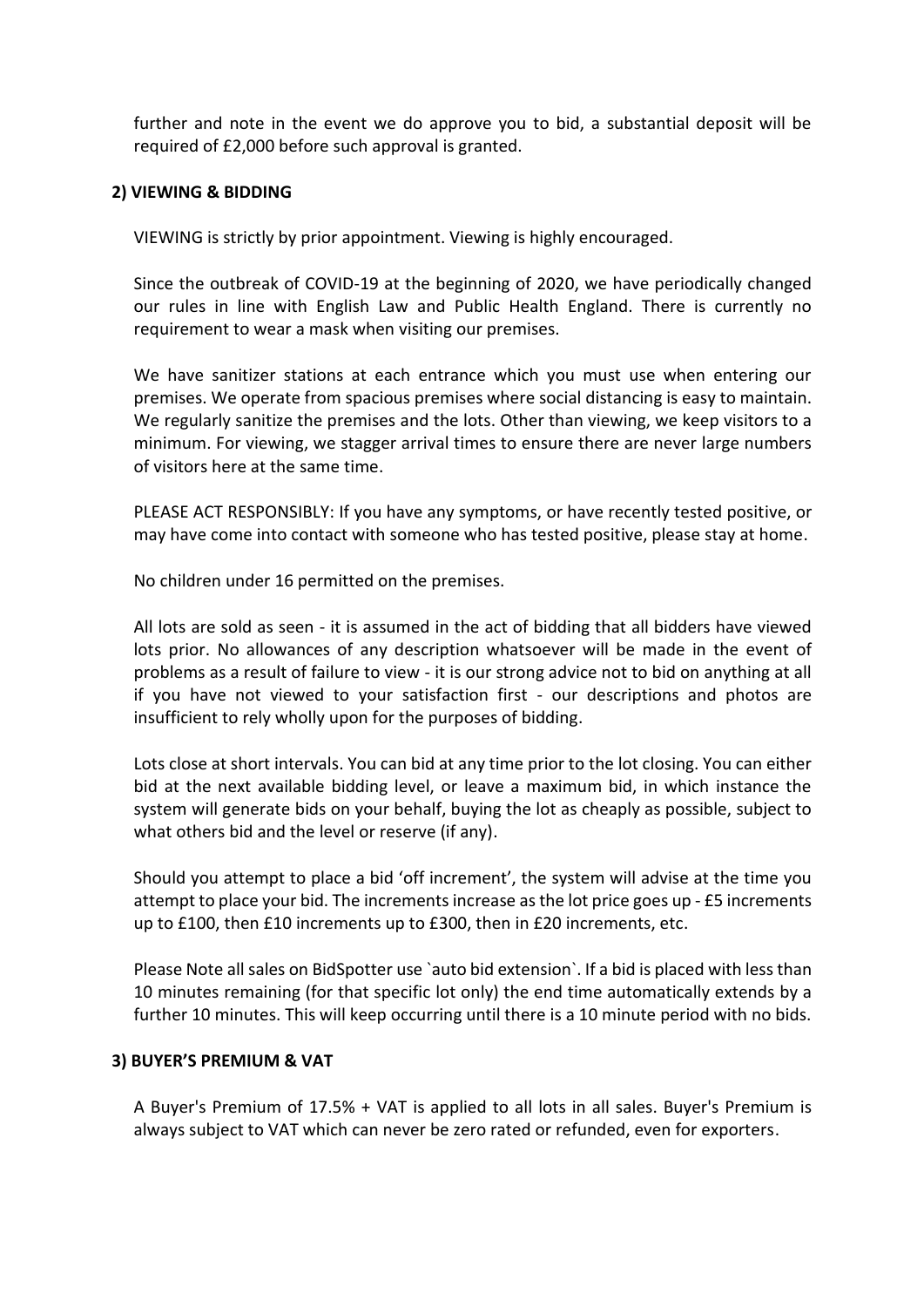In most auctions, the majority of lots are also subject to VAT on the hammer price. However, if the vendor is not VAT registered, or if the lot is VAT exempt, the lot price will not be subject to VAT.

Please look at the additional fees tab in the individual lot descriptions to establish whether VAT applies to the lot in question.

Strictly for those who register with an address outside the UK, a VAT refund may be possible for those exporting - see our full terms & conditions for full details. If you register with a UK address, no refund of VAT will be possible under ANY circumstances.

If you will be looking to reclaim the VAT, it is IMPERATIVE that you inform us at the time of payment - claims only first registered weeks after the sale will be impossible to facilitate.

#### **4) PAYMENT & COLLECTION**

You will receive a 'winning bidder notification' email shortly after the last lot closes, with details of the lots purchased & total balance. This email also contains your paddle number, which you should quote in all communications including as a bank transfer reference should you pay by that method. Indeed, almost all commonly asked questions are answered in the winning bidder notification.

Emails come from @bidspotter or @ibidder email addresses – ensure you look out for same. If you do not think you have received an email by close of business on the day the sale ends, it is your responsibility to check your spam filters or contact us.

You will also receive a 'payment request' email, shortly after the 'winning bidder notification', which allows you to pay either: -

Online by credit/debit card

or alternatively

Bank Transfer using the account details in the winning bidder notification

## **No in person payments are allowed. No card payments are taken over the phone. We Do Not Accept Cash**

Balances must be paid in full & all goods collected within the timescale stipulated for the auction in question, typically two working days after the sale ends. Our opening hours for collection are 9am - 4pm.

No appointment is necessary, and we do not close for lunch.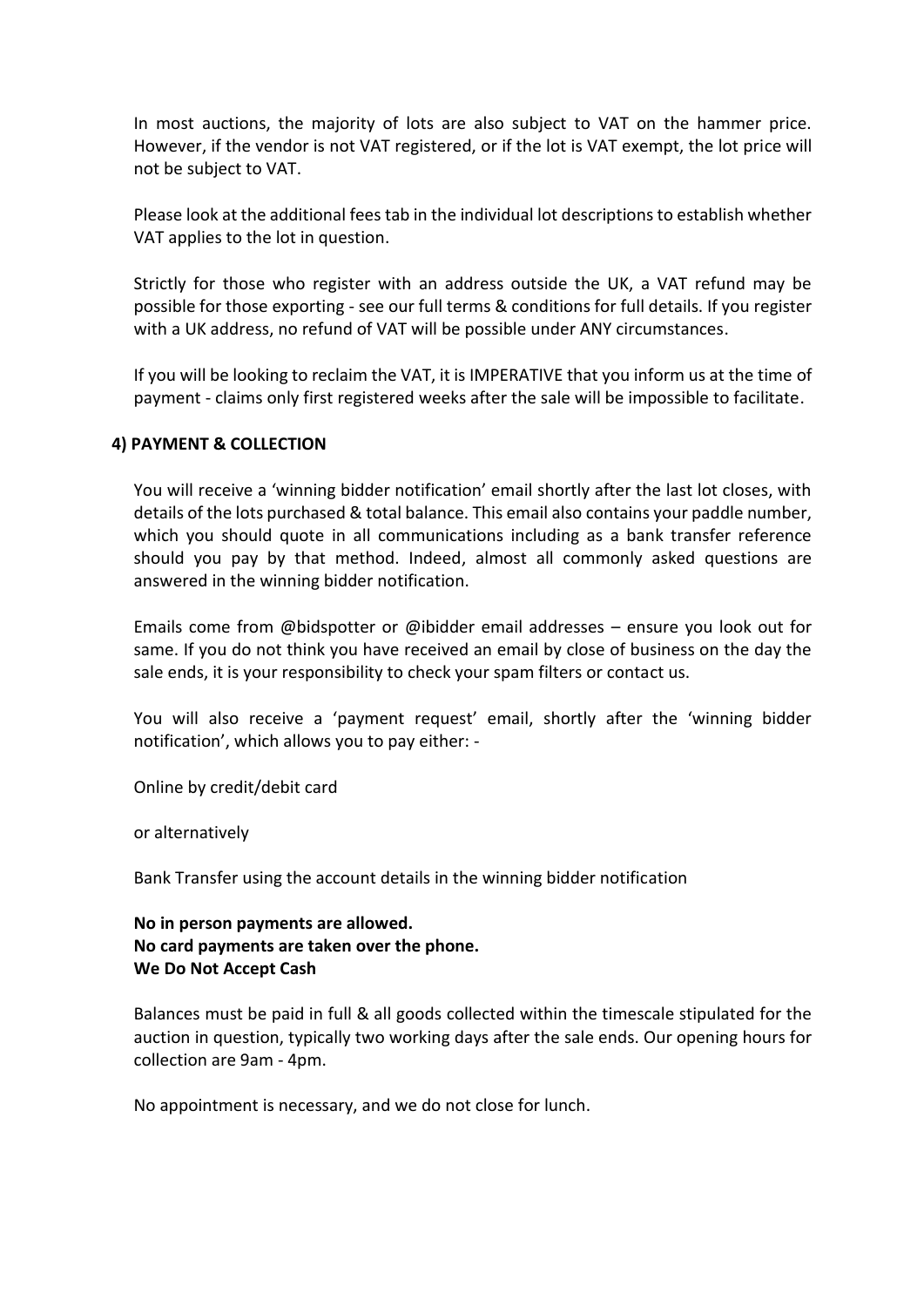Most won lots are now brought to the loading bay/door, for buyers to then load themselves. Although this practice started as a result of COVID restrictions, for now we will continue with this policy to avoid un-necessary visits inside the premises.

Loading of larger items using our Forklift Truck and driver is often possible (for a small charge) however not all lots are suited – please check prior to bidding.

We will NOT palletise which means you will still need to send manpower to assist with loading your lots. Please remember that pallets are excluded and therefore should you wish to remove pallets with the lots still on them, you will need to bring like for like pallets to exchange (e.g., euro, regular and blue).

No collections will be possible on the day the auction ends - wait until the morning following the sale before visiting to avoid a wasted journey.

COLLECTION DEADLINE: YOU WILL BE CHARGED a late collection/payment charge if you do not collect in time. It is deliberately high in the hope that buyers will make every possible effort to pay & collect promptly.

Goods paid for but not collected within one week of the collection deadline will be treated as abandoned unless agreed in writing with Robson Kay prior. Failure to pay will result in a block on the BidSpotter / i-Bidder platforms. We reserve the right to sell the goods elsewhere if goods are not paid for within the payment deadline.

WE DO NOT IN ANY WAY, SHAPE OR FORM ASSIST WITH POSTAGE OR PACKAGING - PLEASE BEAR THIS IN MIND BEFORE BIDDING. We do not supply boxes or packing materials, nor do we deliver.

This means if you send a carrier (or attend to uplift in person), you must remember we will not put the lot/s you have won in a box/bag/envelope, seal/tape up a box, lend tools to help dismantle machinery, load items on a pallet, shrink wrap pallets/items, label anything, weigh lots or indeed do anything other than point you/your carrier in the direction of the lots in question and supervise their removal. If this will pose a problem, DO NOT BID. After every sale, at least one bidder will ask us to 'bend the rules' giving a most compelling reason for same. THIS MEANS WE WILL NOT ASSIST IN THE DISPATCH OR COLLECTION OF LOTS – NO EXCEPTIONS – Do not ask for an exception to be made as our refusal may offend.

#### **5) FULL TERMS**

Please ensure that you read our full terms & conditions for further details.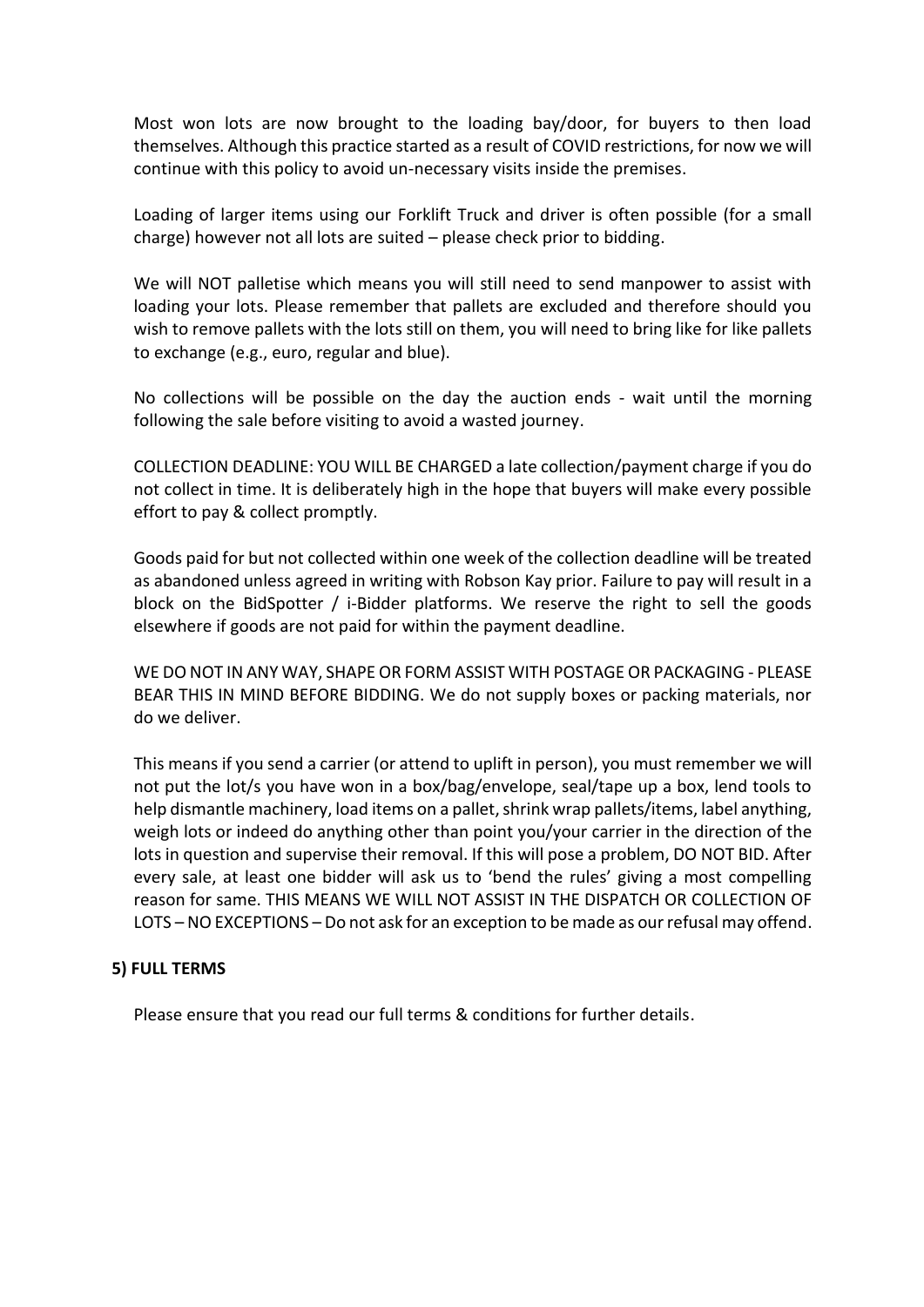#### **LOTS 1 – 5 ARE BLANK**

- 6 BD12 DLZ Vauxhall Movano F3500 L3H2 CDTI125 panel van, 6 speed manual gearbox, 2299cc diesel engine. Colour: White. First registered: 18.06.12. Total number of keepers: 2. Current owner: The Wood Brewery Ltd who have ceased trade pending anticipated forthcoming insolvency. An original logbook is included with this lot. We believe the last valid MOT expires on 22.03.22. Recorded mileage: 134,593. Specification: Remote central locking, ply lined, air con, CD radio with steering column controls, electric windows & mirrors. **NB**. Rear door won't open
- 7 DV67 KWY Vauxhall Movano L3H2 F3500 CDTI panel van, 6 speed manual gearbox, 2299cc diesel engine. Colour: White. First registered: 30.11.17. Total number of keepers: 2. Current owner: The Wood Brewery Ltd who have ceased trade pending anticipated forthcoming insolvency. An original logbook is included with this lot. The GOV.UK website indicates this vehicle has an MOT valid until 12.12.22, however there is no physical MOT certificate included with this lot. Recorded mileage: 61,753. Specification: Remote central locking, ply lined, CD radio with steering column controls, electric windows & mirrors, rear parking sensors
- 8 NU11 CXX Renault Kangoo ML19 67 DCI car derived van, 5 speed manual gearbox, 1461cc diesel engine. Colour: White. First registered: 20.06.11. Total number of keepers: 2. Current owner: The Wood Brewery Ltd who have ceased trade pending anticipated forthcoming insolvency. An original logbook is included with this lot. We believe the last valid MOT expired on 07.03.22. Recorded mileage: 103,729. Specification: Remote central locking with 2 keys, ply lined, rear bulkhead, CD radio with steering column controls, Motorola telephone
- 9 DX69 RCZ DAF LF180FA 12tonne curtain side HGV with 5,150mm Paccar body, 6 speed manual gearbox, 4500cc diesel engine. Colour: White. First registered: 10.12.19. Total number of keepers: 1. Current owner: The Wood Brewery Ltd who have ceased trade pending anticipated forthcoming insolvency. An original logbook is included with this lot. The GOV.UK website indicates this vehicle has a Test Certificate valid until 31.12.22, however there is no physical certificate included with this lot. A plating certificate is included with this lot. Recorded mileage: 20,917 (33,663km). Specification: Remote central locking with 2 keys & fobs, CD radio with steering wheel controls, cruise control, electric windows & mirrors (heated), air con, Kenwood CD receiver with USB interface & Bluetooth fitted in place of original radio (original radio in box), electronic tacho. This vehicle was purchased new in December 2019 directly from Paccar. The paperwork suggests it was fitted with a DAF telephone kit, radio/USB, ACC with FCW & AEBS, cab roof spoiler, Connect, etc.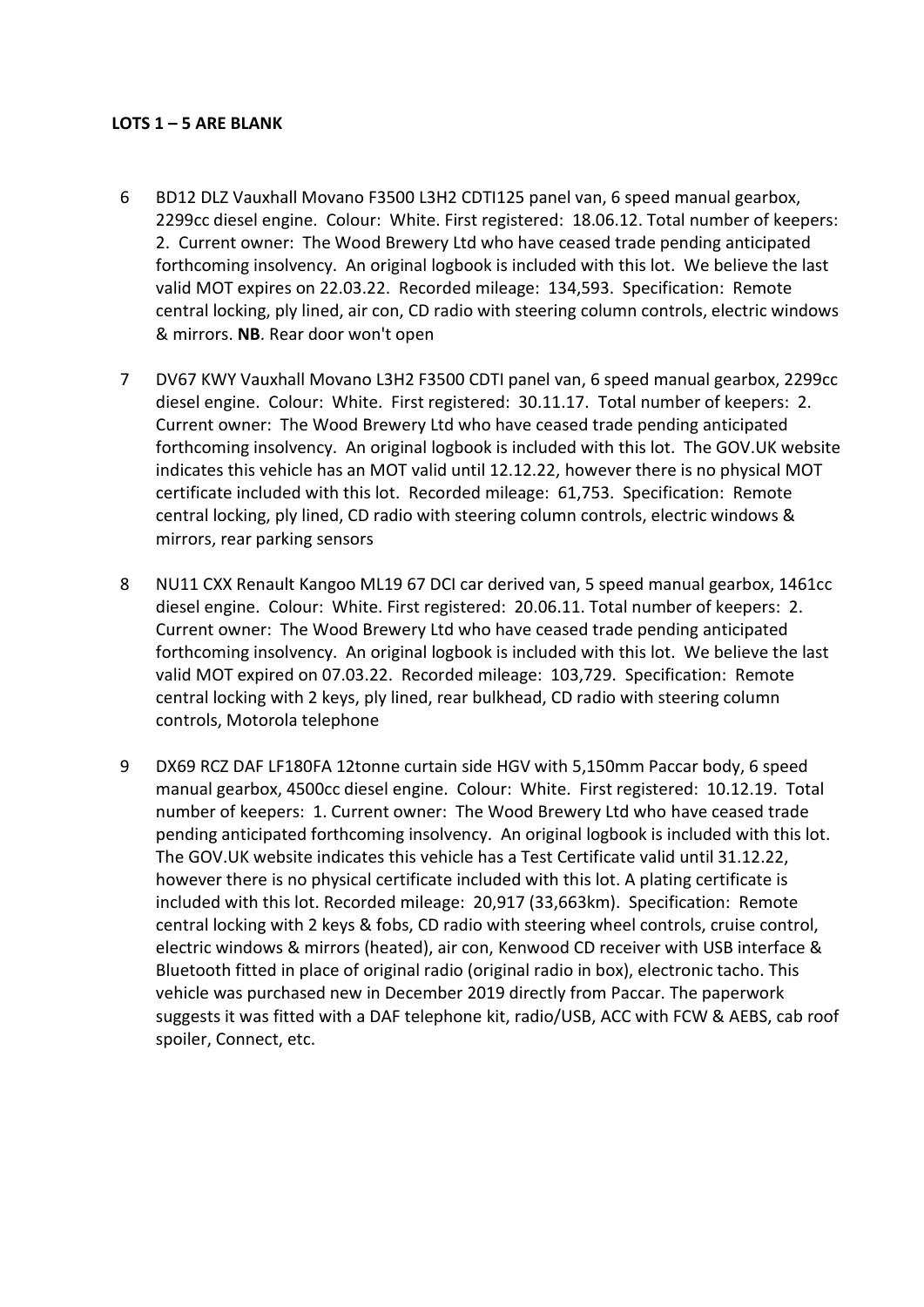10 DS14 FXT Volkswagen Passat Executive TDI BMT estate car (diesel), 6 speed manual gearbox, 1968cc diesel engine. Colour: Brown. First registered: 16.05.14. Total number of keepers: 1. Current owner: The Wood Brewery Ltd who have ceased trade pending anticipated forthcoming insolvency. An original logbook is included with this lot. The GOV.UK website indicates this vehicle has an MOT valid until 20.02.23, however there is no physical MOT certificate included with this lot. Service history. Recorded mileage: 171,998. Specification: Remote central locking with 2 keys, alloy wheels, front & rear parking sensors, electric windows & mirrors, leather seats heated at front, dual zone climate control, Stop/Start, CD/DAB touchscreen infotainment system with satnav, Bluetooth telephone & steering wheel controls, trip computer, auto lights

## **Lots 11 – 13 are blank**

- 14 DY15 JKZ Vauxhall Corsa SE Ecoflex 5-door hatchback, 5 speed manual gearbox, 1398cc petrol engine. Colour: Mint Green. First registered: 30.06.15. Total number of keepers: 4. Current owner: Retained client. An original logbook is included with this lot. An MOT certificate valid until 06.03.23 is included with this lot. Recorded mileage: 53,707 Specification: Remote central locking with 2 keys, alloy wheels, front fog lights, front & rear parking sensors, auto lights, heated seats & steering wheel, air con, touchscreen infotainment system with DAB, Bluetooth & USB input, steering wheel controls for infotainment & cruise control, electric front windows & mirrors. **NB**. Battery faulty, needs replacing
- 15 CN19 MMK Citroen Relay 35 Heavy L3 Blue HDI dropside lorry (Euro 6), 6 speed manual gearbox, 1997cc diesel engine. Colour: White. First registered: 01.03.19 Total number of keepers: 2. Current owner: Bonna Fabrications Ltd - Pending forthcoming liquidation. An original logbook is included with this lot. An MOT certificate valid until 02.03.23 is included with this lot. Recorded mileage: 20,659. Specification: Remote central locking, electric windows & mirrors, air con, DAB radio with steering wheel controls & Bluetooth telephone. Bed length 3.2m
- 16 New Speed MTB electric bike with Shimano Tourney TZ gears. Includes keys, remotes & charger - appears to be new/unused
- 17 New Speed MTB electric bike with Shimano Tourney TZ gears. Includes keys, remotes & charger - appears to be new/unused
- 18 New Speed MTB electric bike with Shimano Tourney TZ gears. Includes keys, remotes & charger - appears to be new/unused
- 19 New Speed MTB electric bike with Shimano Tourney TZ gears. Includes keys, remotes & charger - appears to be new/unused
- 20 New Speed MTB electric bike with Shimano Tourney TZ gears. Includes remotes & charger - appears to be new/unused. **NB**. No keys